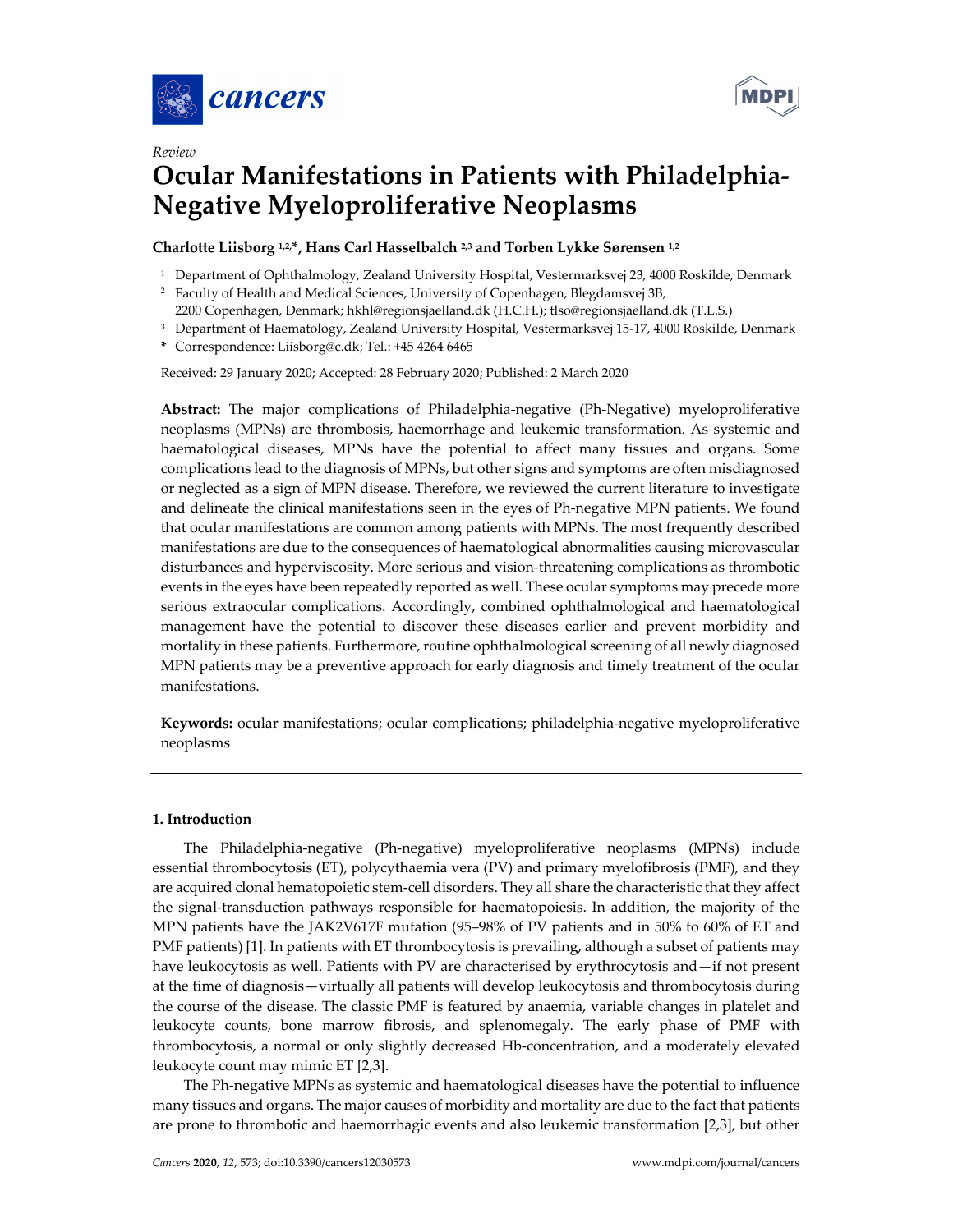manifestations are seen, including ocular. Ocular signs and symptoms have been described many times in MPN patients, and the complications seen vary and are often secondary to the haematological disturbances pathognomonic for these diseases. These symptoms are often misdiagnosed as other ocular disorders.

To our knowledge, no overview of all the ocular manifestations in these specific patients exists; we, therefore, reviewed the current literature to summarize the ophthalmological complications observed in patients with Ph‐negative MPNs. Knowledge of ocular involvement in MPNs is of clinical relevance to these patients and the health personnel in general. The ophthalmologist may play an essential role in patients with MPNs since these patients are often undiagnosed until they develop major thrombotic events. Ocular lesions or symptoms may precede serious extraocular complications related to MPNs. Therefore, the possibility of an underlying haematological disorder should be considered in cases with suspicious or rare ocular findings. Awareness of these symptoms can bring along early recognition and timely initiation of appropriate treatment, which lessens morbidity and mortality in these patients.

# **2. Method**

We searched Pubmed for relevant English language literature. We used the search string "myeloproliferative disorders" [MeSH] AND "Eye diseases" [MeSH]. Moreover, we searched for "Myeloproliferative neoplasms" AND "eye disease" and besides, we made searches with the keywords "ocular", "ophthalmic", "eye", "ophthalmological" along with "myeloproliferative neoplasms", "complications", "manifestations". We did this to find the articles not discovered in the first searches. Finally, we reviewed the references from the gathered publications to eliminate the possibility of overlooking publications not found by the search strategy. We found 49 case stories, 7 case series, 12 studies (observational, interventional or register‐based) and two reviews on neurological symptoms in MPNs, including ocular symptoms. We also used references where transient ischemic attacks related to MPNs were described.

#### **3. Ocular Manifestations Prevalence and Pathophysiology**

Studies suggest that the prevalence of ocular complications in ET and PV patients is high, between 7.5–25% in studies of both treated and untreated patients [4–9]. The ocular structures can be involved directly or indirectly. Direct involvement is seen, but the ocular manifestations in MPNs are primarily due to indirect involvement of the ocular structures. These indirect manifestations arise from haematological abnormalities, neurological involvement or may be due to adverse effects from treatment. The most commonly described eye manifestations in ET and PV are symptoms related to the haematological abnormalities of the MPNs such as thrombocytosis, erythrocytosis and leukocytosis. These changes in blood composition give microvascular circulation disturbances caused by aggregation and spontaneous activation of leukocytes and platelets, and hyperviscosity, primarily caused by the elevated haematocrit due to an expanded red blood cell mass. A result of the haematological disturbances is the more severe ocular and vision-threatening manifestations; thrombotic events in the eyes such as arterial or venous occlusion, where vision loss often is irreversible. The microvascular disturbances can also cause inadequate cerebral perfusion and consequently, possible visual symptoms. These vary from monocular blindness, transient blindness, amaurosis fugax, scotomas, hemianopsia, blurring and hallucinations. These neuroophthalmological symptoms manifesting in the eyes are often described as visual symptoms related to atypical transient ischemic attacks (TIAs) or migraine‐like ischemic attacks (MIAs). The symptoms disappear when elevated blood elements are normalised by treatment [4,5,10–15].

Finally, other effects or ocular symptoms may occur related to treatment.

It is a different matter with PMF. In the early phase, leukocytosis and thrombocytosis are common and can cause the same symptoms as mentioned above but to a lesser degree [16]. As noted above, the late phase of PMF is characterised by bone marrow failure with anaemia, leukopenia, thrombocytopenia and immunosuppression. Therefore, the manifestations seen in these patients are more often related to anaemia associated with ischemic retinopathy, neovascularisation, retinal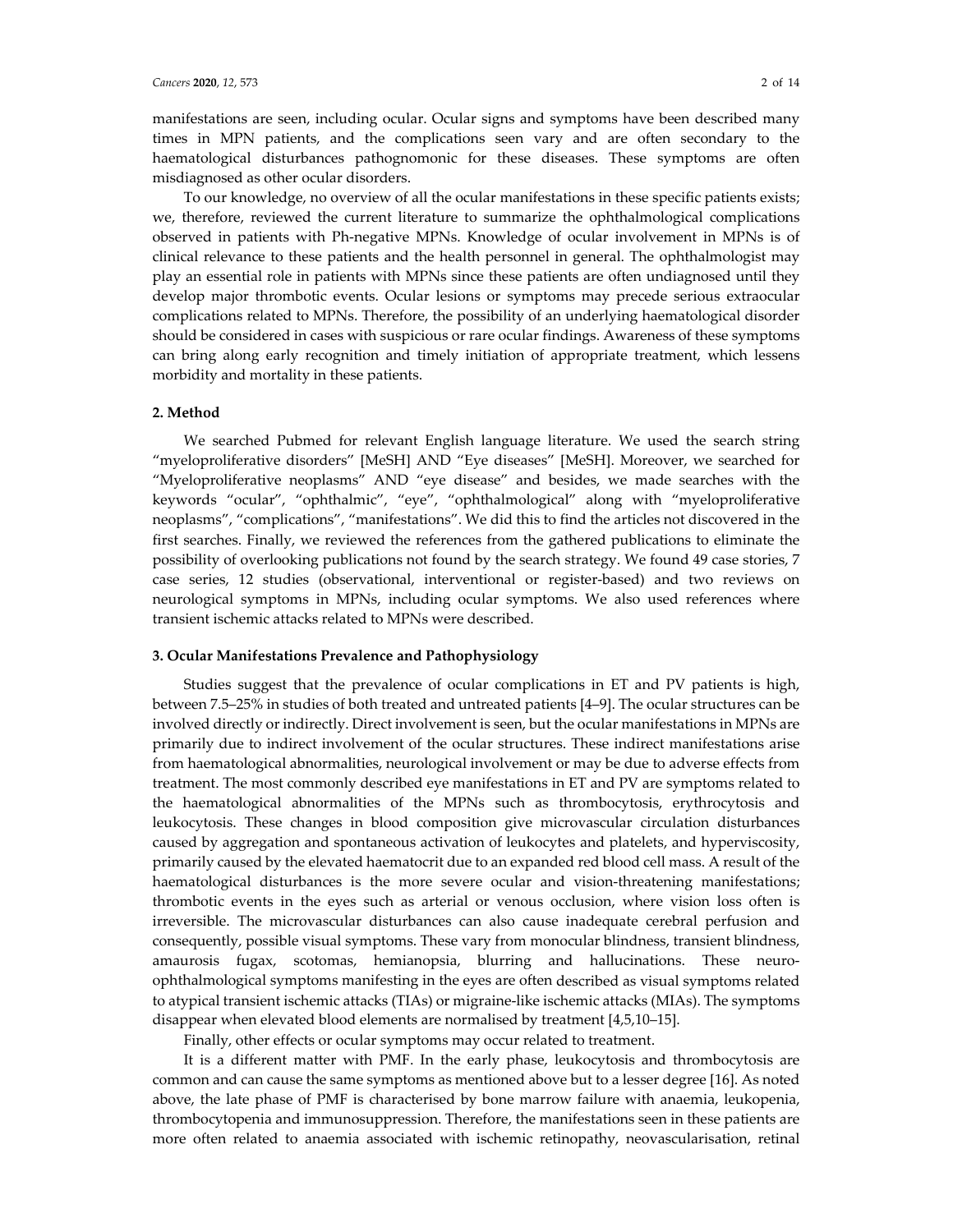haemorrhages and cotton wool spots [17]. Direct involvement of the eyes in the form of extramedullary haematopoiesis is also seen in PMF, similar to different leukaemias [18–22].

The important message for the clinicians is not only to treat the ocular lesions or symptoms according to the standard of care but to consider the possibility of an underlying MPN and initiate timely and appropriate treatment since the symptoms often disappear by treatment of the MPNs. The various ocular manifestations in MPNs are described below and shown in Table 1.

| <b>Site or Cause of</b> | <b>Ocular Manifestations</b>                                                                     |
|-------------------------|--------------------------------------------------------------------------------------------------|
| Involvement             |                                                                                                  |
| <b>External</b> eye     |                                                                                                  |
| involvement             |                                                                                                  |
| Orbit                   | <b>EMH</b>                                                                                       |
| Evelid                  | Pachydermoperiostosis (PDP)                                                                      |
| Lacrimal gland          | <b>EMH</b>                                                                                       |
| Anterior segment        |                                                                                                  |
| diseases                |                                                                                                  |
| Conjunctiva             | Haemorrhage, thrombosis, conjunctivitis/injection                                                |
| <b>Iris</b>             | Iritis                                                                                           |
| Angle                   | Neovascular glaucoma                                                                             |
| Posterior segment       |                                                                                                  |
| diseases                |                                                                                                  |
| Retina                  | Haemorrhages, vascular occlusions, venous dilation and tortuosity, changes in blood flow, cotton |
|                         | wool spots, Roth spots, AMD, peripheral neovascularisation, thinner nerve fibre layer, neuronal  |
|                         | hypofunction                                                                                     |
| Choroid                 | Changes in blood flow                                                                            |
| Optic nerve             | AION, EMH, papilledema                                                                           |
| CNS related to          | Blurred vision, transient monocular blindness, amaurosis fugax, scintillating scotomas,          |
| eyes                    | hemianopsia, hallucinations                                                                      |
| Secondary to            |                                                                                                  |
| treatment               |                                                                                                  |
| interferon-alpha        | Possible AION, retinopathy and irritative conjunctivitis                                         |
| Ruxolitinib             | Opportunistic infections                                                                         |

**Table 1.** Ocular manifestations in patients with myeloproliferative neoplasms.

EMH: extramedullary haematopoiesis, AMD: Age‐related macular degeneration, AION: anterior ischemic optic neuropathy. PDP: Pachydermoperiostosis.

#### *3.1. External Eye Involvement*

#### 3.1.1. Orbit, Eyelid and Lacrimal Gland Involvement.

Involvement of the external structures of the eye is described sparsely in the literature. We found two case reports describing PMF patients, with extramedullary hematopoietic tumours (sclerosing extramedullary hematopoietic tumours, SEMHT) in the orbit and lacrimal gland, respectively [23,24]. Extramedullary haematopoiesis (EMH) is the production of blood cells outside the bone marrow. In most cases, it is the liver, spleen or lymph nodes that are involved, but any organ can be the site of EMH. EMH occurs in many haematological disorders such as leukaemias, lymphomas and haemolytic anaemias and is often the result of ineffective erythropoiesis or bone marrow dysfunction [24,25].

We also found two cases of pachydermoperiostosis (PDP) associated with PMF [26,27]. PDP is a disease characterised by soft tissue hyperplasia. Patients with the disease have an appearance of tarsitis with thickened tarsal plates and ptosis.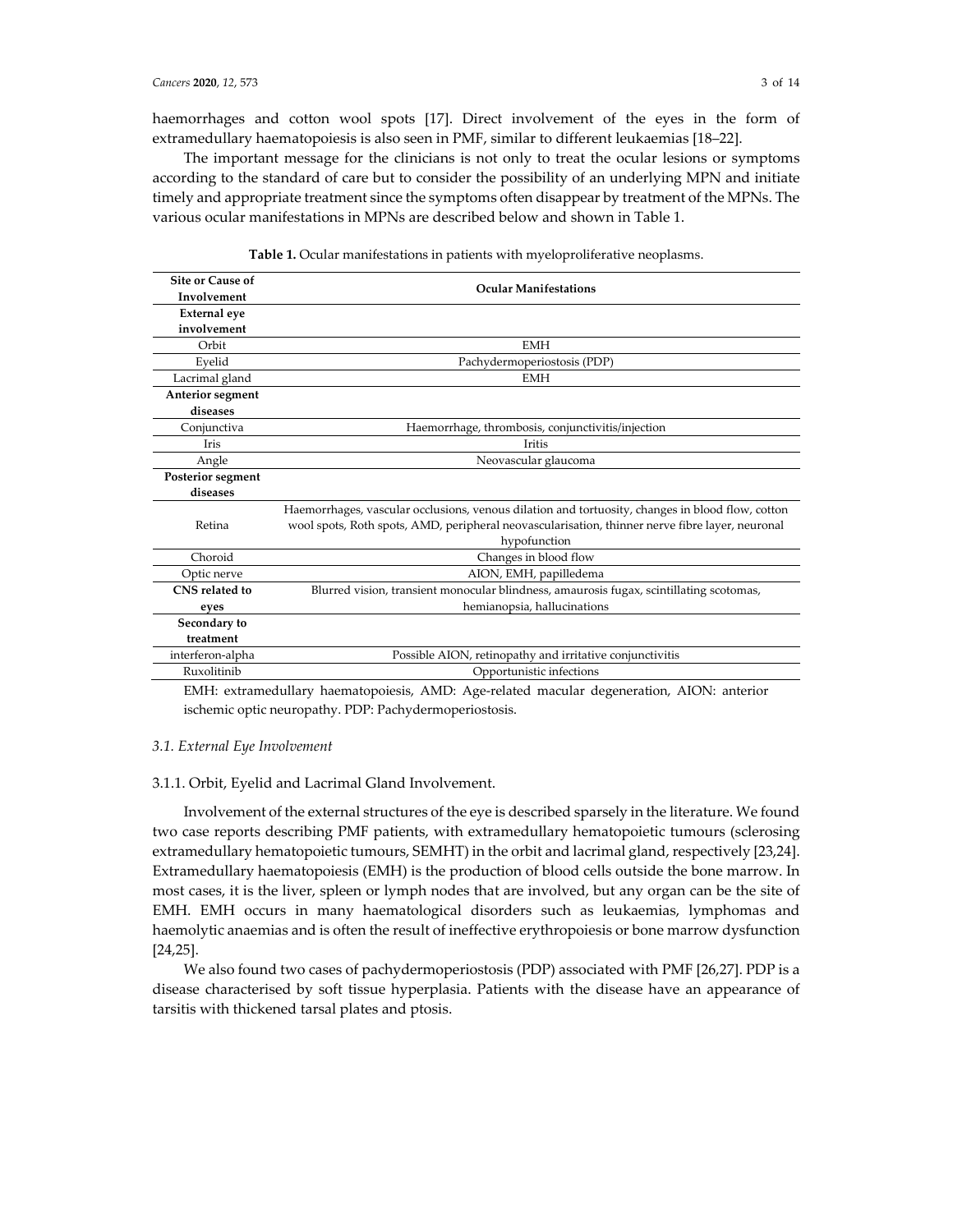## *3.2. Anterior Segment Diseases*

## 3.2.1. Cornea

We found no literature of involvement of the cornea related to MPNs. The cornea is an avascular structure, which is why it seems plausible that the haematological changes in MPNs do not affect this part of the eye.

#### 3.2.2. Conjunctiva

Na et al. described an unusual case report of simultaneous haemorrhage and infarction of the conjunctiva and intraconal space in an ET patient [28]. The risk of haemorrhage increases with high platelet count ( $> 1500 \times 10^{9}/L$ ), which is thought to be associated with loss of von Willebrand factor resulting in acquired von Willebrand factor syndrome [29]. The haemorrhage made sense in this case, because of the high platelet count  $(1270 \times 10^{9}L)$ , but the authors also found necrotic tissue. Because of the rich blood supply in the conjunctiva, necrosis due to vascular obstruction is uncommon in this structure. Taking into account that the risk of arterial thrombosis is lower with a high platelet count (> 1000 × 109/L) [30] it makes the observed infarction unusual.

Another case describes an undiagnosed PV patient with severely injected conjunctivas and unsuccessful treatment for several months where both antibiotics, steroids and artificial tears were attempted. A scraping and conjunctival biopsy were interpreted as vascular congestion and the blood work led to the diagnoses of PV. The eye symptoms disappeared after the initiation of treatment for PV [31].

Extramedullary haematopoiesis is also reported in the conjunctiva for two PMF patients [32].

#### 3.2.3. Iris and Angle

One case of inflammation of the iris, iritis, in an ET patient has been documented [33], and one case of paraneoplastic infiltration of the uveal tract in both eyes resulting in narrow angle‐closure glaucoma described [20]. Glaucoma, where the intraocular pressure is high, causing possible damage to the optic nerve, has been reported several times as a cause of underlying MPN disease in all three types of MPNs, and some of the cases where due to neovascular glaucoma secondary to occlusion of the retinal vessels [19,20,34,35].

#### *3.3. Posterior Segment Diseases*

## 3.3.1. Retina and Choroid

The appearance of the fundus in especially untreated or newly diagnosed MPN patients is venous dilation and tortuosity, haemorrhages, cotton wool spots and occasionally Roth spots. These changes often disappear after treatment [14,16,18,19,28,31,33–43], but most of the literature on the subject consists of case stories. A study by Carraro et al. investigated retinopathy and associated fundus lesions in haematological disorders with anaemia and thrombocytopenia [18]. The study included, among other conditions, patients with myelofibrosis and myelodysplastic syndromes. Only three patients with myelofibrosis were included; two of them had fundus lesions. Of the patients with MDS, six of 16 patients had fundus lesions. The fundus lesions discussed in this study were retinal haemorrhages, exudates, papilledema. The authors observed that the prevalence of retinopathy and fundus lesions increased with the severity of the anaemia or thrombocytopenia.

Disease affecting the retina has been reported. Age-related macular degeneration (AMD), is a disease affecting the retina and is the major cause of blindness in developed countries [44]. A fundus photograph of an ET patient with AMD is shown in Figure 1. A large Danish register‐based cohort study, including 7958 patients with MPNs and 77,445 controls, found a higher risk of AMD in these patients. The overall adjusted hazard ratio (HR) was reported as 1.3 (95% CI 1.1–1.5). The lowest risk was found for patients with ET (adjusted HR 1.2, 95% CI 1.0–1.6) and the risk increased for patients with PV (adjusted HR 1.4, 95% CI 1.2–1.7) and even further for patients with PMF (adjusted HR 1.7,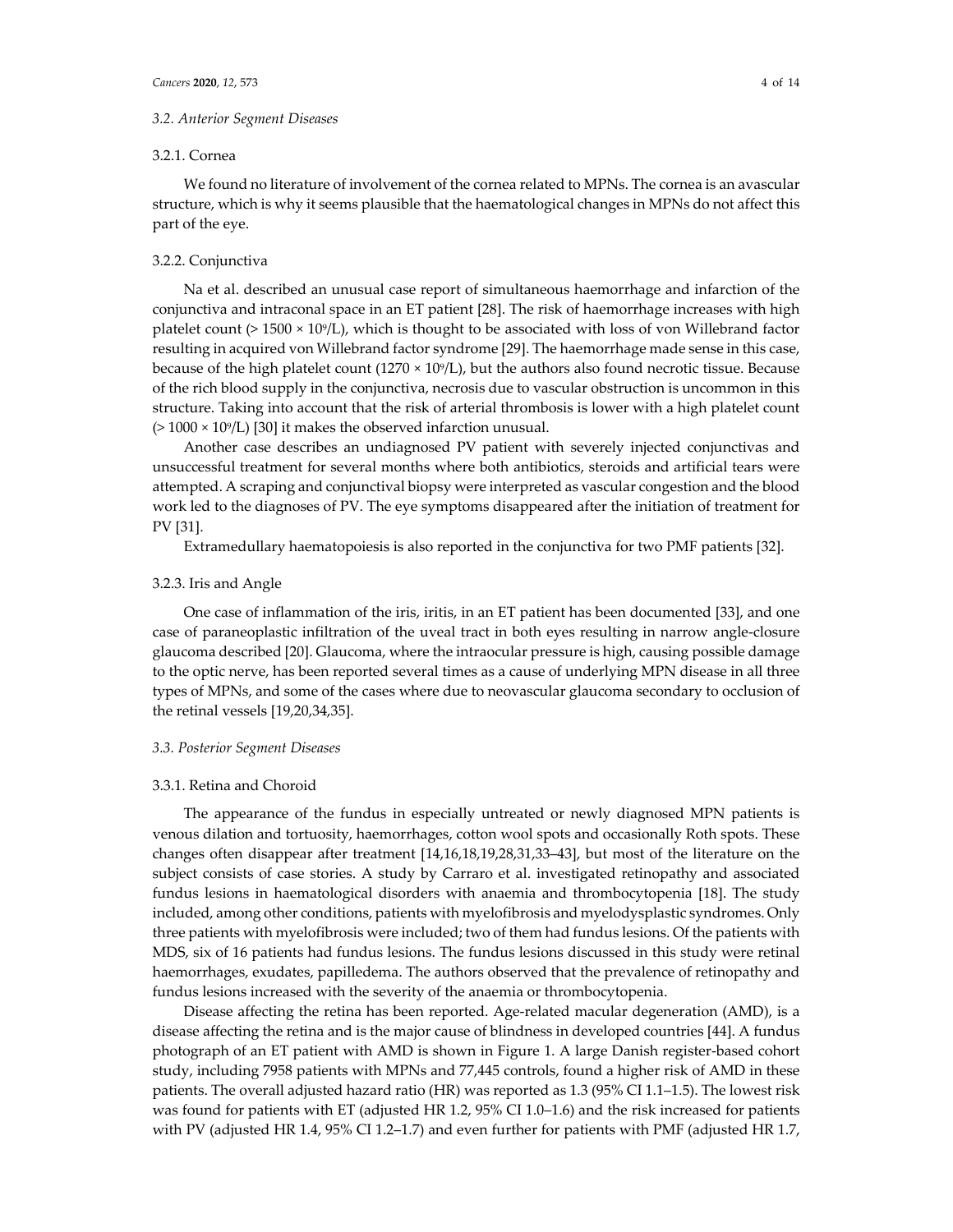95% CI 0.8–4.0). The authors suggest that the association between MPNs and AMD may be explained partly by inflammatory mechanisms [45]. Because of the hyperviscosity and microvascular disturbances in MPN, we speculate that ischemia may also play a part in the development of AMD. Others have shown that reduced choroidal and retinal blood flow is present in patients with both early and late AMD, and therefore ischemia could be a part of the pathogenesis [45–48]. In accordance, ischemic retinopathy and neovascularisation are documented in PV and PMF patients [49,50], and blood flow in the ophthalmic structures is investigated in a few studies; one by Dapling et al. looked at 15 patients with ET and PV and all but one had normal fluorescein angiograms, suggesting that ongoing microvascular damage is not a significant feature of thrombocytosis due to myeloproliferative disease. Of these 15 patients, four did not receive antiplatelet treatment, and one patient received only cytoreductive treatment in the form of Hydroxyurea. Ten patients received aspirin and five of them in combination with cytoreductive drugs. The platelet counts of the patients were in the range of 393–746 x 10<sup>9</sup>/L. The patients were asymptomatic, and most of them in treatment, and it was concluded that there was no intrinsic retinal vasculopathy in patients with elevated platelet counts secondary to myeloproliferative disease [51].



Figure 1. The right eye of a patient with essential thrombocytosis and age-related macular degeneration. Photograph by C.L.

Yang and colleagues did a similar study where all 374 PV patients with the JAK2 mutation attending their medical centre between 2004 and 2012 were examined. Of those, 53 presented with visual disturbances (including cataract, glaucoma, retinal vascular occlusions, dysfunctional tear syndrome, optic neuropathy and transient ocular blindness). Twenty-one patients who experienced transient blindness episodes underwent fluorescein angiography (FA) before and aftertreatment. The treatment consisted of phlebotomy to a haematocrit below 50% and Hydroxycarbamide at a dose of 0.5–1.0g daily. The arm–choroidal filling time (ACT) and the artery–venous transit time (AVT) was significantly prolonged in PV patients compared to controls. After treatment, the ocular symptoms disappeared in almost all patients and corresponded with recovered choroidal and retinal blood flow. The patients with persisting symptoms still had elevated platelet counts. Furthermore, the authors of the study found a significant positive correlation between ACT and both haematocrit and platelets, and a significant correlation between AVT and haematocrit, and between AVT and haemoglobin [6]. The results above from the study by Dapling et al. [51] should, therefore, be looked upon with caution because they looked at well-treated/asymptomatic patients and Yang et al observed normalized choroidal and retinal blood flow after treatment.

Willerslev et al. also looked at blood flow in MPN patients. With non-invasive retinal imaging, they demonstrated after successful treatment of the patients increased retinal venous blood velocity, increased retinal arterial blood oxygenation and normalisation of intravascular reflectivity patterns.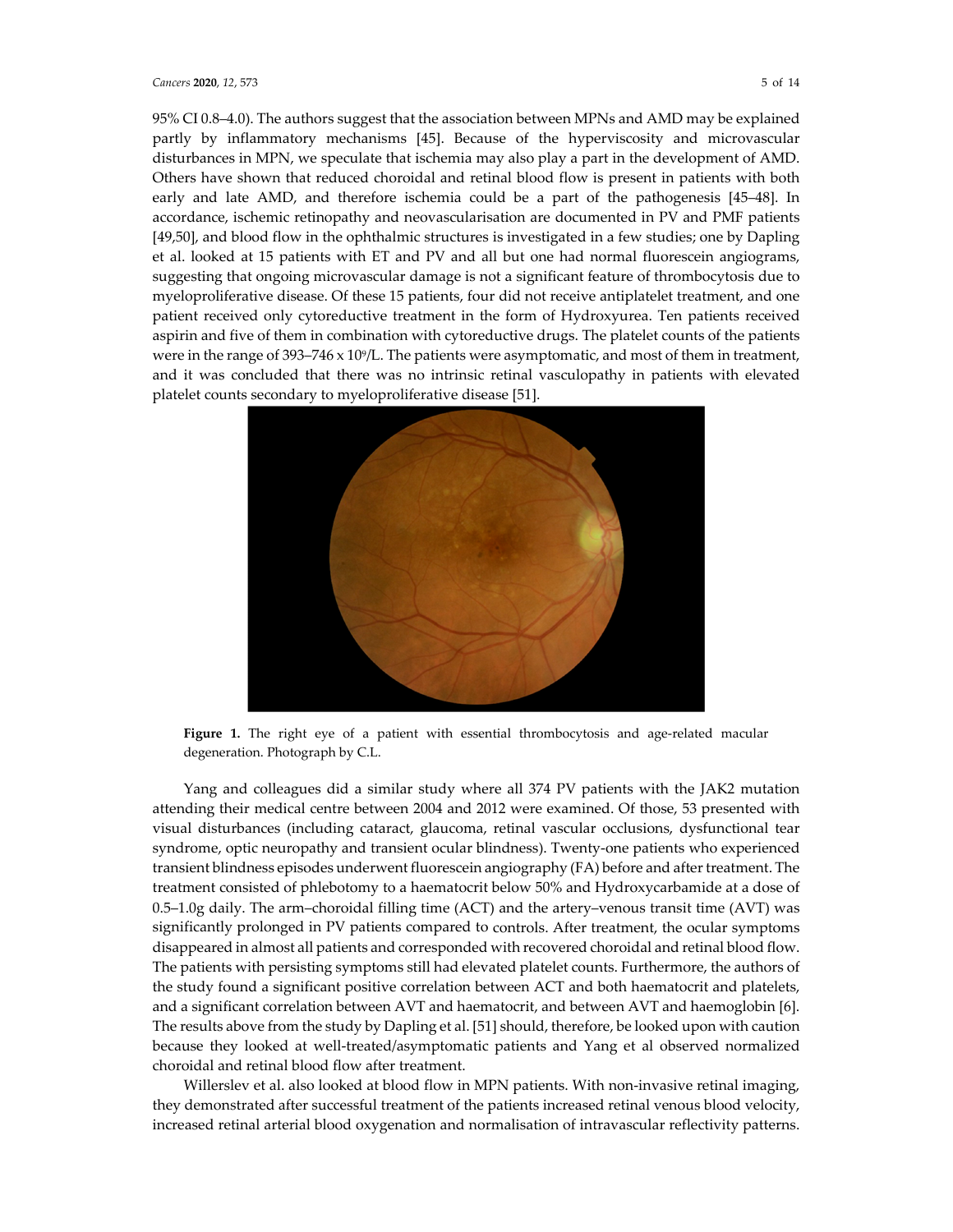The study only included seven patients, and further studies are needed to assess the prognostic value of the non‐invasive methods they used [39].

Ayintap et al. investigated peripapillary retinal nerve fibre layer thickness (RNFL) in 30 ET patients and compared the thickness with age, sex, race and refractive error-matched controls. ET patient had an average RNFL, which was 8.44% thinner compared to the controls, but the difference was not statistically significant  $(P = 0.226)$  [52].

Pekel and colleagues investigated subfoveal choroidal thickness (SFCT), retinal vessel calibre, and ocular pulse amplitude between treated PV patients and healthy adults. There were no statistically significant differences between PV patients and controls. They found an association between SFCT and hematocrit level in both PV patients and healthy adults [53]. In a later study, the same research group investigated ET patients, and again choroidal thickness and pulsatile blood flow were not significantly affected in ET patients. They found a statistically significant difference in retinal arteriolar and venular calibres, which are thinner in ET when compared to age and sexmatched healthy controls [54]. To summarize, the only difference between patients with ET and controls in terms of retinal and choroidal structures is the arteriolar and venular calibres.

Another study found a sustained but reversible neuronal hypofunction of the retina by investigating the dark adaptation in 10 PV patients and compared them to 31 healthy controls. They found impaired dark adaptation in the PV patients and the adaptation markedly improved after treatment [55].

Occlusions of the central vessels causing damage to the retina will be addressed in Section 3.4.

## 3.3.2. Optic Nerve

We found six cases of anterior ischemic optic neuropathy (AION) causing loss of vision due to damage of the optic nerve as a result of ischemia in ET and PV patients, one of them as impending AION and fortunately with full recovery of vision [6,42,56–61].

Extramedullary haematopoiesis is described in a case involving the optic nerve sheath [62].

Papilledema is seen after conditions raising the intracranial pressure, for example, after sagittal sinus thrombosis or jugular vein thrombosis described under vaso-occlusions.

#### *3.4. Vaso‐Occlusions, Haemorrhages and Microangiopathy*

Vaso-occlusion is one of the more severe ocular manifestations, where occlusion of central retinal vessels and the cilioretinal artery in most cases cause retinal ischemia and vision loss. Retinal vascular occlusions in MPNs are the result of acquired defects in the blood components and hyperviscosity, as mentioned earlier, causing microvascular disturbances and disruption of the coagulation cascade. Hyperviscosity occurs from either elevation of the cellular or acellular (protein) elements of the blood [6,36,49,63–65]. The ophthalmologist must be aware of suspicious ocular thrombotic events, where the patient lacks the typical predispositions for vascular occlusions, such as increasing age, hypertension, diabetes mellitus, smoking and glaucoma. The majority of the MPN patients have the JAK2V617F mutation [1]. The JAK2 mutation in itself induces increased erythrocyte adhesion to the endothelium [66] and the elevated red blood cell count, hematocrit and haemoglobin indicative of PV increase blood hyperviscosity. The same is true for the elevated platelet count in ET patients [40,63,67]. As mentioned earlier, an association between hyperviscosity and vascular disease of the choroid and retina was found by Yang et al. [6].

Both central retinal artery occlusions (CRAO) [35,57,68–71] and central retinal venous occlusions (CRVO) [34,37,41,72,73] have been reported numerous times in all the three types of MPNs. Other types of retinal occlusions or lateral posterior ciliary artery occlusions have been described [6,14,37,38,72–77]. Interestingly a retrospective audit was conducted on JAK2V617F requests to address the clinical value of requesting this mutation status in patients with retinal vein or artery occlusion. Of 17,332 diagnostic requests, 29 included clinical information of either retinal vein/artery occlusion or thrombosis. The haematological abnormalities in these cases were either thrombocytosis, erythrocytosis, elevated haemoglobin and/or haematocrit, or not provided in 10 cases. The JAK2V617F mutation was detected in five patients (17.2%) with either raised haemoglobin and/or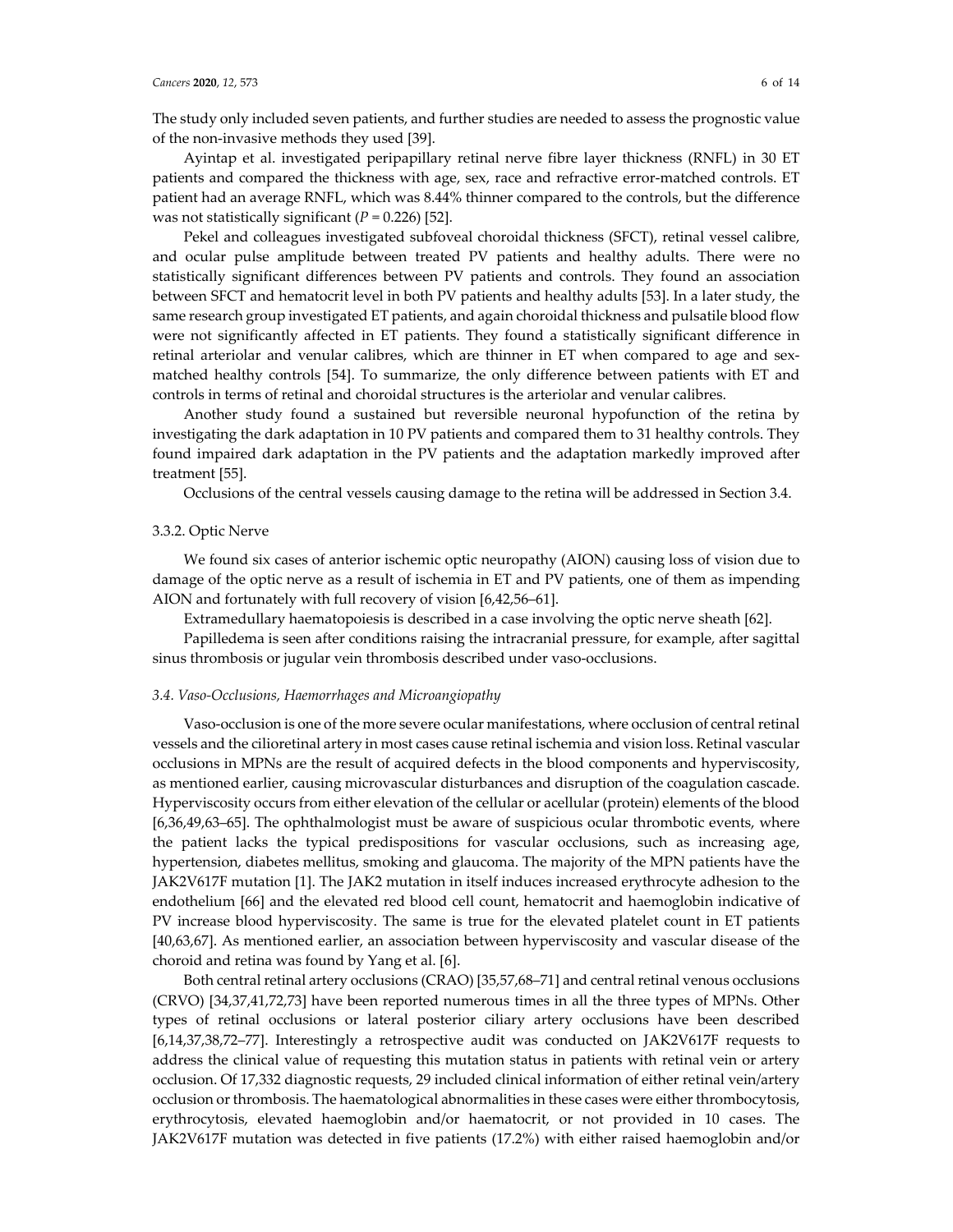haematocrit (n = 3) or thrombocytosis (n = 2) justifying the screening of requesting JAK2V617F mutation status in patients with retinal vein/artery occlusion and an abnormal hemogram [78].

Occlusions in the brain can also cause visual symptoms, and several cases are described. One case of jugular vein thrombosis and following bilateral optic disc oedema with visual loss in a patient with PMF is reported [79] and sagittal sinus thrombosis, some with resulting papilledema are reported in at least six cases associated with PV, and in these cases the ocular manifestation was seen as an initial symptom, [64,80,81].

These cases and studies correlate well with the known fact that these patients have a susceptibility to thromboembolic events.

Haemorrhages in the retina are also seen, and as mentioned in the discussion of the retinal symptoms, the appearance of the fundus in untreated MPNs is often a fundus with venous dilation and tortuosity and haemorrhages [17,18,37,38,51,56,82,83]. Cotton wool spots are occasionally also described in the literature [35,40,41] and Roth spots associated with severe anaemia [20,82].

Other cases involving the vasculature of the retina are chronic vasculitis presenting as temporal arthritis/giant cell arthritis in ET patients [84,85].

A single case of Acute zonal occult outer retinopathy (AZOOR) associated with PV and increased levels of factor VIII has been documented. AZOOR is a syndrome of unknown origin and characterised by rapid loss of outer retinal function in one or more large zones. Because of the increased factor VIII, the authors speculate a thrombotic aetiology of the case of AZOOR [86].

## *3.5. Neuro‐Ophthalmologic Symptoms*

The microvascular circulation disturbances described earlier give rise to neuroophthalmological symptoms. Major cerebrovascular events related to MPN disease, including non‐ fatal strokes and haemorrhages, can cause ocular symptoms [87,88]. However, minor thrombotic complications such as transient ocular symptoms are the most frequently observed neuroophthalmologic symptoms in MPNs. These symptoms are often described as a part of typical or atypical transient ischemic attacks (TIA) and migraine‐like ischemic attacks (MIA) and include blurred vision, transient monocular blindness, amaurosis fugax, hemianopsia, scintillating scotomas and hallucinations. Extraocular symptoms of these attacks can be headaches, nausea, vomiting, syncope, seizures and erythromelalgia, which is attacks of burning pain, erythema and warmth of the toes and occasionally the fingers. Numerous studies have reported on this subject, and some of them include visual symptoms. This section is not an exhaustive list of studies and cases reported on the subject, but relevant examples are discussed. We found several case reports, case series and studies [4–8,10–13,40,65,89–93] reporting on visual symptoms related to TIAs or just reported as "visual disturbances".

Yang and colleagues retrospectively examined 374 PV patients with the JAK2V617F mutation and 13.6% had visual disturbances as an initial symptom and 41.2% of these cases were presenting as transient ocular blindness [6]. Interestingly, 67% of the patients with transient blindness had previously been misdiagnosed with other ocular disorders.

Fenaux et al. retrospectively studied the symptoms at diagnosis of 147 patients with ET and found that 7.5% had visual symptoms and 63% of cases were recorded as visual disturbances and the rest as thrombotic events in the ocular structures [7].

Billot et al. described the neurological symptoms that occurred in a series of 37 consecutive ET patients. Neurological symptoms were found in 11 patients (29.7%). Three of the patients had symptoms diagnosed as TIAs and one of those presented with amaurosis fugax. Two other patients had symptoms documented as bilateral visual disturbances. In total, three patients (8.1%) presented with neuro-ophthalmologic symptoms. The authors compared the characteristics of the patients with symptoms to those without and found no difference between the two groups in regard to age, sex, haemoglobin, platelet and leukocyte counts at the time of diagnosis.

Regev et al. recorded symptoms related to ET in 56 patients and followed them for a median of 45 months. Most of the patients received antiplatelet agents (aspirin or/and dipyramidole) and antineoplastic agents (hydroxyurea or busulfan). Visual disturbances were seen in 10.7% and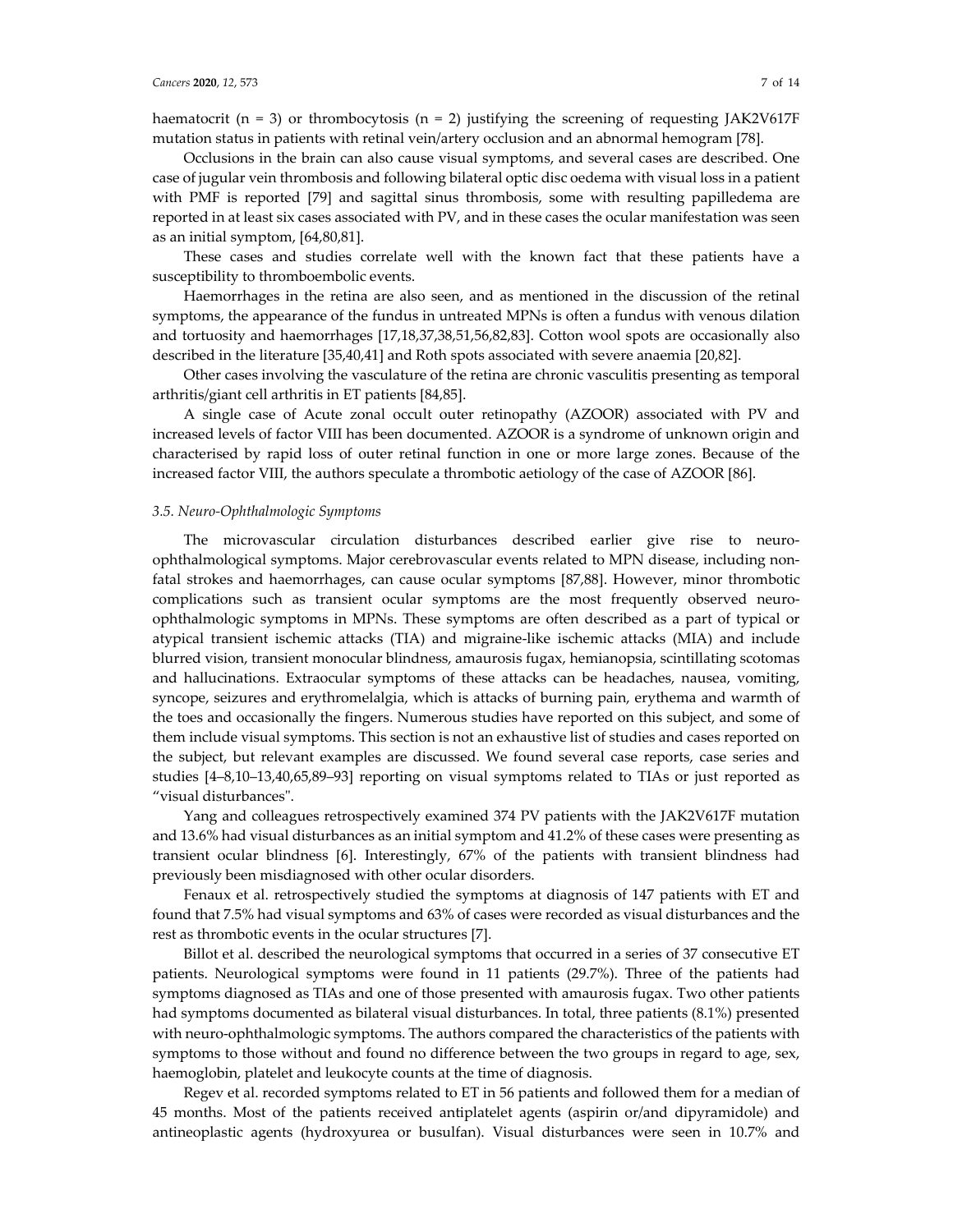TIA/cerebrovascular accident in 8.9% (no information on related visual symptoms) [8]. The authors of this study found no association between platelet counts and types of symptoms and demonstrated that severe complications are not uncommon in patients with ET despite relatively low platelet counts.

A lot of studies report on TIA with no information on visual symptoms. The European Collaboration on Low‐Dose Aspirin in Polycythemia Vera (ECLAP) project included 1638 patients with PV. They were not newly diagnosed patients and were receiving treatment (phlebotomy, antineoplastic agents or both). At baseline, 19% of the patients had a history of cerebral TIA or stroke. Of the total patients, 1120 were enrolled in a prospective observational study to report on the incidence and risk factors for thrombosis [94]. The study does not report on visual symptoms either at baseline or during the prospective study, illustrating the lack of attention given to ocular symptoms. The other 518 patients from the ECLAP were enrolled in a double-blind, placebocontrolled randomized trial to assess the safety and efficacy of low‐dose aspirin treatment in patients with PV [95]. The conclusions were that low-dose aspirin could safely prevent thrombotic complications in patients with PV, including minor thrombotic complications such as TIA. In this randomized trial, it was noted that visual symptoms were a part of TIA, but no estimate of the prevalence of ocular symptoms was given. Numerous other studies have investigated the effects of aspirin on symptoms related to MPNs. Michiels and colleagues' research is an example of such studies, and they demonstrated that low‐dose aspirin reverses the ocular ischemic disturbances and the other complications related to TIAs and MIAs [4,10,11,13,89,96].

# *3.6. Ocular Adverse Effects to Treatment*

Fraundfelder and Fraundfelder reviewed the literature to find out if interferon alfa therapy was associated with anterior ischemic optic neuropathy (AION). They found 36 case reports of AION described in association with interferon alfa therapy and in 67% of the cases the AION was bilateral. The median duration from treatment start to the onset of AION was 4.5 months. They conclude that the association between interferon alfa treatment and AION can be classified as "possible" according to the World Health Organisation's causality assessment of suspected adverse drug reactions. The "possible" term of an association is defined as "A clinical event, including laboratory test abnormality, with a reasonable time sequence to the administration of the drug, which could also be explained by concurrent disease, or other drugs or chemicals. Information on drug withdrawal may be lacking or unclear". Fraundfelder also reports on other ocular events such as blurred vision and irritative conjunctivitis because the drug is secreted in the tears. Finally, ischemic events are reported, but in less than 1% of patients treated and the changes often regress while on the drug or if the treatment is stopped [97]. Another review of Lewczuk et al. suggests a possible association between interferon alpha and retinopathy [98].

Two cases of retinitis in patients treated with Ruxolitinib have been reported. One with cytomegalovirus retinitis due to cytomegalovirus [99] and one with toxoplasmosis due to *Toxoplasma gondii* [100]. Both are cases of opportunistic infections due to the immunosuppressive effect of Ruxolitinib.

## **4. Conclusions**

Ocular manifestations are common in patients with MPN and are primarily due to indirect involvement of the ocular structures. The most frequently observed symptoms are those arising from haematological abnormalities due to the elevated blood cell counts and their increased propensity to adhere to each other because of their hyperactivated state, a hallmark of the MPNs. The result is impaired microcirculation consequent to circulating microaggregates of leukocytes and platelets, which typically resolve on treatment with aspirin.

Inadequate perfusion of retinal vessels increases the risk of devastating vaso‐occlusion in the eyes causing loss of vision, with the JAK2V617F mutation in itself adding to the thrombogenic condition by increasing erythrocyte adhesiveness to the endothelium. Insufficient cerebral perfusion causes the most commonly described symptoms, especially in untreated MPN patients, including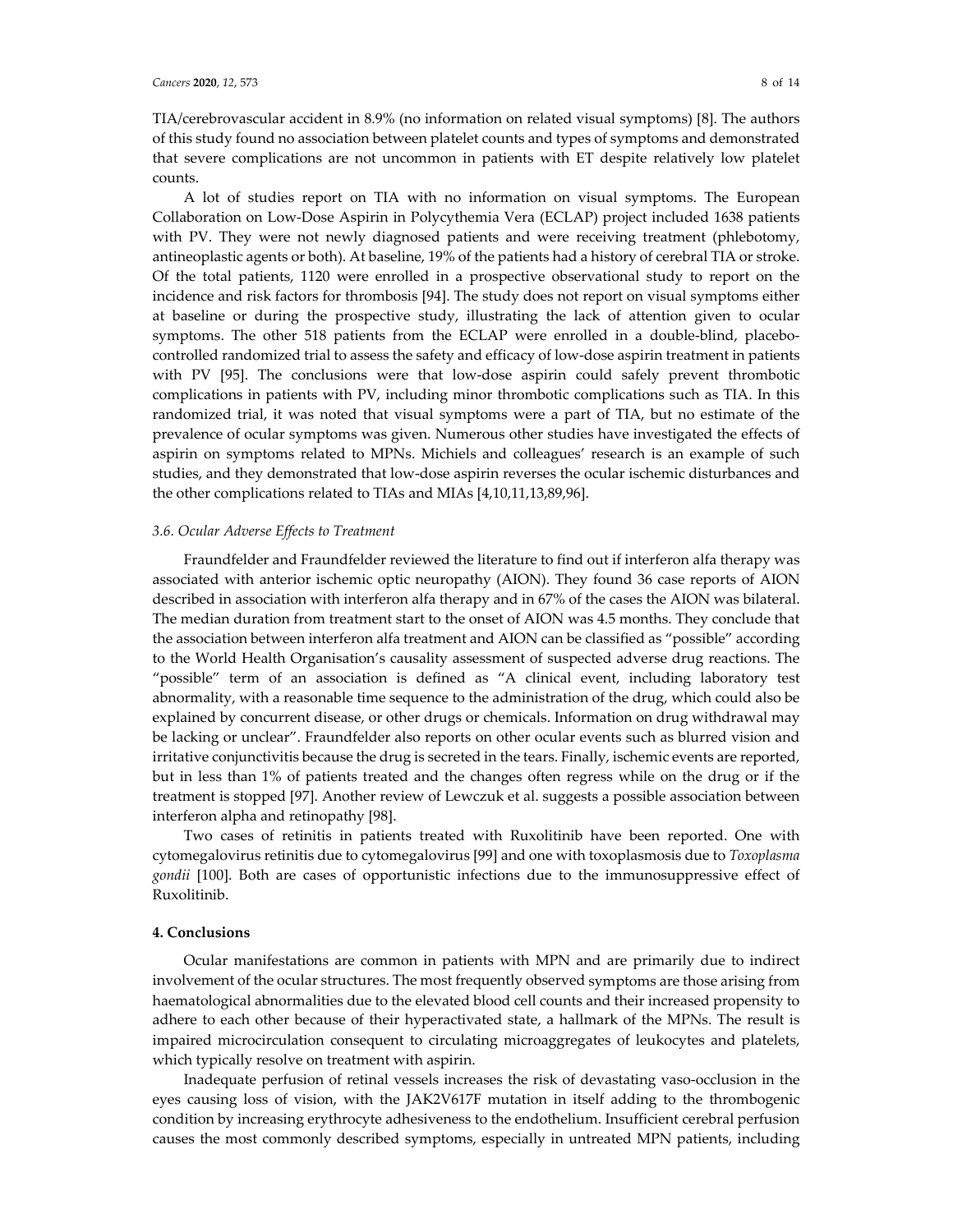monocular blindness, transient blindness, amaurosis fugax, scotomas, hemianopsia, blurring and hallucinations. Some of the symptoms are described as part of transient ischemic attacks.

Other manifestations, such as AMD and hypofunction of the retinal nerve fibre layer, may also be explained by the insufficient blood flow and resulting ischemia, but the inflammatory state in MPN patients may also play a part.

Ocular manifestations are encountered in any of the MPNs and may precede more serious and potentially life-threatening extraocular complications. Therefore, the health personnel and especially the ophthalmologist should be aware of this entity. The possibility of underlying haematological abnormalities should be considered where an obvious underlying ocular cause or typically predisposing factors are not present. A systemic evaluation and a full haematological workup should be done, so timely recognition of the aetiology of the eye manifestation can be followed by prompt and appropriate treatment. Combined ophthalmological and haematological management has the potential to discover these diseases earlier and prevent morbidity and mortality in MPN patients. Additionally, routine ophthalmological screening of all newly diagnosed MPN patients may be a preventive approach for early diagnosis and timely treatment of the ocular manifestations.

**Author Contributions:** Conceptualization, C.L., H.H., and T.L.S.; methodology, C.L., H.H., and T.L.S; formal analysis, C.L.; investigation, C.L.; writing—original draft preparation, C.L.; writing—review and editing, C.L., H.H., and T.L.S.; supervision, H.H. and T.L.S.; funding acquisition, C.L. and T.L.S. All authors have read and agreed to the published version of the manuscript.

**Acknowledgments:** This research was funded by Fight for Sight, Denmark, and Region Zealand's fund for research promotion.

**Conflicts of interest:** The authors declare no conflicts of interest. The funding sponsors had no role in the design of the study; in the collection, analyses, or interpretation of data; in the writing of the manuscript, and in the decision to publish the results.

#### **References**

- 1. Rampal, R.; Al‐Shahrour, F.; Abdel‐Wahab, O.; Patel, J.P.; Brunel, J.‐P.; Mermel, C.H.; Bass, A.J.; Pretz, J.; Ahn, J.; Hricik, T.; et al. Integrated Genomic Analysis Illustrates the Central Role of JAK‐STAT Pathway Activation in Myeloproliferative Neoplasm Pathogenesis. *Blood* **2014**, *123 (22)*, e123–33, doi:10.1182/blood‐ 2014‐02‐554634.
- 2. Tefferi, A.; Pardanani, A. Myeloproliferative Neoplasms. *JAMA Oncol.* **2015**, 1 (1), 97, doi:10.1001/jamaoncol.2015.89.
- 3. Spivak, J.; Spivak, J.L. Myeloproliferative Neoplasms. *N. Engl. J. Med.* **2017**, *376 (22)*, doi:10.1056/NEJMra1406186.
- 4. Michiels, J.J.; Koudstaal, P.J.; Mulder, A.H.; van Vliet, H.H. Transient Neurologic and Ocular Manifestations in Primary Thrombocythemia. *Neurology* **1993**, *43 (6)*, 1107–1110, doi:10.1212/wnl.43.6.1107.
- 5. Jabaily, J.; Iland, H.J.; Laszlo, J.; Massey, E.W.; Faguet, G.B.; Brière, J.; Landaw, S.A.; Pisciotta, A.V. Neurologic Manifestations of Essential Thrombocythemia. *Ann. Intern. Med.* **1983**, *99 (4)*, 513–518, doi:10.7326/0003‐4819‐99‐4‐513.
- 6. Yang, H.S.; Joe, S.G.; Kim, J.‐G.; Park, S.H.; Ko, H.S. Delayed Choroidal and Retinal Blood Flow in Polycythaemia Vera Patients with Transient Ocular Blindness: A Preliminary Study with Fluorescein Angiography. *Br. J. Haematol.* **2013**, *161(5)*, 745–747, doi:10.1111/bjh.12290.
- 7. Fenaux, P.; Simon, M.; Caulier, M.T.; Lai, J.L.; Goudemand, J.; Bauters, F. Clinical Course of Essential Thrombocythemia in 147 Cases. *Cancer* **1990**, *66 (3)*, 549–556, doi:10.1002/1097‐ 0142(19900801)66::3<549:AID‐CNCR2820660324>3.0.CO;2‐6.
- 8. Regev, A.; Stark, P.; Blickstein, D.; Lahav, M. Thrombotic Complications in Essential Thrombocythemia with Relatively Low Platelet Counts. *Am. J. Hematol.* **1997**, *56 (3)*, 168–172, doi:10.1002/(sici)1096‐ 8652(199711)56:3<168::aid‐ajh6>3.0.co;2‐w.
- 9. Billot, S.; Kouroupi, E.G.; Le Guilloux, J.; Cassinat, B.; Jardin, C.; Laperche, T.; Fenaux, P.; Carpentier, A.F.; Kiladjian, J.‐J. Neurological Disorders in Essential Thrombocythemia. *Haematologica* **2011**, *96 (12)*, 1866– 1869, doi:10.3324/haematol.2011.050005.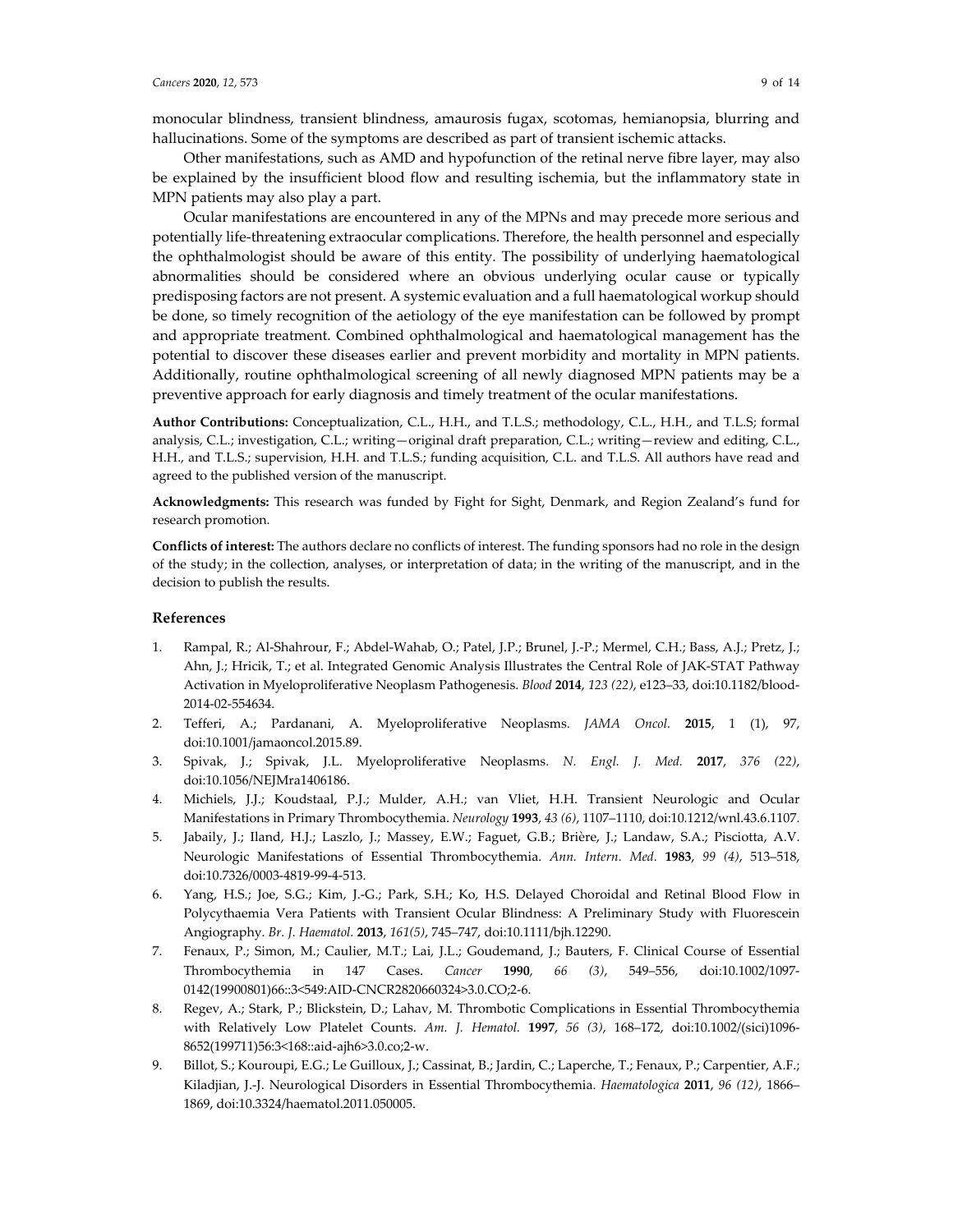- 10. Michiels, J.J.; van Genderen, P.J.; Jansen, P.H.; Koudstaal, P.J. Atypical Transient Ischemic Attacks in Thrombocythemia of Various Myeloproliferative Disorders. *Leuk. Lymphoma* **1996**, *22*, 65–70, doi:10.3109/10428199609074362.
- 11. Michiels, J.J.; Berneman, Z.; Gadisseur, A.; Lam, K.H.; De Raeve,H.; Schroyens, W. Aspirin‐Responsive, Migraine-like Transient Cerebral and Ocular Ischemic Attacks and Erythromelalgia in JAK2-Positive Essential Thrombocythemia and Polycythemia Vera. *Acta. Haematol.* **2015**, *133*, 56–63, doi:10.1159/000360388.
- 12. Koudstaal, P.J.; Koudstaal, A. Neurologic and Visual Symptoms in Essential Thrombocythemia: Efficacy of Low, Dose Aspirin. *Semin. Thromb. Hemost*. **1997**, *23(4)*, 365–370, doi:10.1055/s‐2007‐996110.
- 13. Michiels, J.J.; Berneman, Z.N.; Schroyens, W.; Van Vliet, H.H.D.M. Pathophysiology and Treatment of Platelet‐Mediated Microvascular Disturbances, Major Thrombosis and Bleeding Complications in Essential Thrombocythaemia and Polycythaemia Vera. *Platelets* **2004**, *15 (2)*, 67–84.
- 14. Liu, M.; Lee, A.G.; Rice, L.; Lambert, H.M. Bilateral Retinal Vascular Occlusive Disease in Essential Thrombocythemia. *Retina.* **1999**, *19 (6)*, 563–564, doi:10.1097/00006982‐199919060‐00015.
- 15. Jensen, M.K.; de Nully Brown, P.; Lund, B.V.; Nielsen, O.J.; Hasselbalch, H.C. Increased Platelet Activation and Abnormal Membrane Glycoprotein Content and Redistribution in Myeloproliferative Disorders. *Br. J. Haematol.* **2000**, *110 (1)*, 116–124, doi:10.1046/j.1365‐2141.2000.02030.x.
- 16. de Lacerda, J.F.; Oliveira, S.N. Chronic Myeloproliferative Diseases. *Handb. Clin. Neurol.* **2014**, *120*, 1073– 1081. doi:10.1016/B978‐0‐7020‐4087‐0.00072‐3.
- 17. Carraro, M.C.; Rossetti, L.; Gerli, G.C. Prevalence of Retinopathy in Patients with Anemia or Thrombocytopenia. *Eur. J. Haematol.* **2001**, *67 (4)*, 238–244.
- 18. Haskes, C.; Gagnon, K. Retinal Manifestations of Idiopathic Myelofibrosis, a Hematologic Disorder. *J. Am. Optom. Assoc.* **1998**, *69 (5)*, 319–328.
- 19. Charles, K.S.; Leelah, N.; Boodoo, L.; Murray, D.C. Ophthalmic Manifestations of Haematological Disorders. *West Indian Med. J.* **2013**, *62 (1)*, 99–103.
- 20. Lin, A.L.; Burnham, J.M.; Pang, V.; Idowu, O.; Iyer, S. OCULAR MANIFESTATIONS OF PRIMARY MYELOFIBROSIS. *Retin. Cases Brief Rep.* **2016**, *10 (4)*, 364–367, doi:10.1097/ICB.0000000000000264.
- 21. Ghazi, N.G.; Bowman, A.M.; Shields, M.D. Bilateral Lacrimal System Involvement by Sclerosing Extramedullary Hematopoietic Tumor. *Ophthalmic Plast. Reconstr. Surg.* **2006**, *22 (4)*, 296–298, doi:10.1097/01.iop.0000222353.88461.ec.
- 22. Sharma, T.; Grewal, J.; Gupta, S.; Murray, P.I. Ophthalmic Manifestations of Acute Leukaemias: The Ophthalmologist's Role. *Eye* **2004**, *18 (7)*, 663–672, doi:10.1038/sj.eye.6701308.
- 23. Yuen, H.K.L.; Mahesh, L.; Tse, R.K.K.; Yau, K.C.; Chan, N.; Lam, D.S.C. Orbital Sclerosing Extramedullary Hematopoietic Tumor. *Arch. Ophthalmol.* **2005**, *123 (5)*, 689–691, doi:10.1001/archopht.123.5.689.
- 24. Sohawon, D.; Lau, K.K.; Lau, T.; Bowden, D.K. Extra‐Medullary Haematopoiesis: A Pictorial Review of Its Typical and Atypical Locations. *J. Med. Imaging Radiat. Oncol.* **2012**, *56 (5)*, 538–544, doi:10.1111/j.1754‐ 9485.2012.02397.x.
- 25. YAMAMOTO, K.; MIWA, Y.; ABE‐SUZUKI, S.; ABE, S.; KIRIMURA, S.; ONISHI, I.; KITAGAWA, M.; KURATA, M.; Kirimura, S.; Kirimura, S.; et al. Extramedullary Hematopoiesis: Elucidating the Function of the Hematopoietic Stem Cell Niche (Review). *Mol. Med. Rep.* **2016**, *13 (1)*, 587–591, doi:10.3892/mmr.2015.4621.
- 26. Neufeld, K.R.; Price, K.; Woodward, J.A. Massive Eyelid Thickening in Pachydermoperiostosis with Myelofibrosis. *Ophthal. Plast. Reconstr. Surg.* **2009**, *25 (4)*, 316–318, doi:10.1097/IOP.0b013e3181aacfd9.
- 27. Tanaka, H.; Maehama, S.; Imanaka, F.; Sakai, A.; Abe, K.; Hamada, M.; Yamashita, J.; Klmura, A.; Imamura, N.; Fujimuraand, K.; et al. Pachydermoperiostosis with Myelofibrosis and Anemia: Report of a Case of Anemiaof Multifactorial Causes and Its Improvement with Steroid Pulse and Iron Therapy. *Jpn. J. Med.* **1991**, *30(1)*, 73–80, doi:10.2169/internalmedicine1962.30.73.
- 28. Na, J.; Choi, S.Y.; Baek, S.; Lee, H. Hemorrhage and Infarction of the Conjunctiva and Orbit in Essential Thrombocythemia. *J. Craniofac. Surg.* **2017**, *28 (3)*, 750–751, doi:10.1097/SCS.0000000000003431.
- 29. Tefferi, A.; Fonseca, R.; Pereira, D.L.; Hoagland, H.C. A Long‐Term Retrospective Study of Young Women With Essential Thrombocythemia. *Mayo Clin. Proc.* **2001**, *76 (1)*, 22–28, doi:10.4065/76.1.22.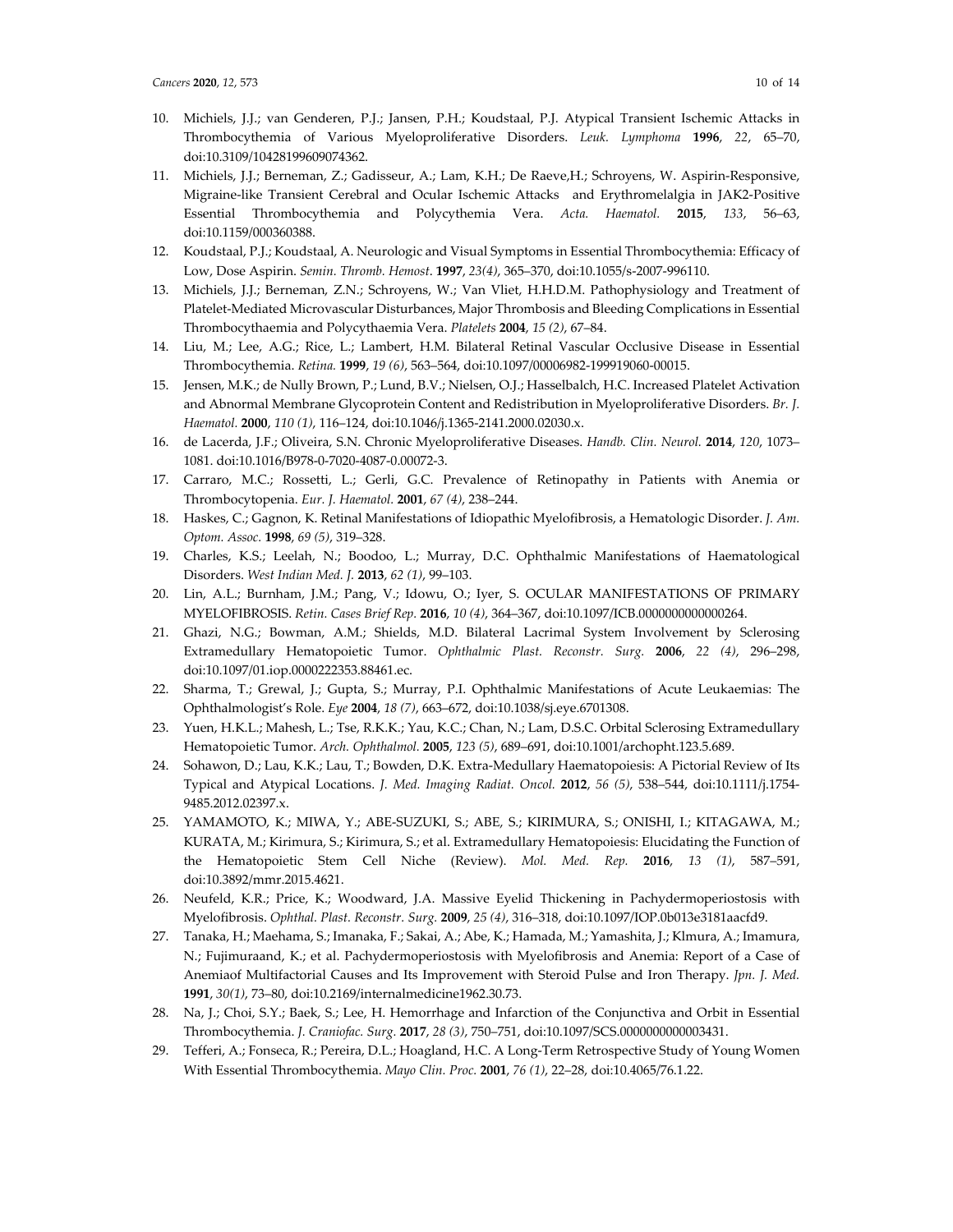- 30. Carobbio, A.; Thiele, J.; Passamonti, F.; Rumi, E.; Ruggeri, M.; Rodeghiero, F.; Randi, M.L.; Bertozzi, I.; Vannucchi, A.M.; Antonioli, E.; et al. Risk Factors for Arterial and Venous Thrombosis in WHO‐Defined Essential Thrombocythemia: An International Study of 891 Patients. *Blood* **2011**, *117 (22)*, 5857–5859, doi:10.1182/blood‐2011‐02‐339002.
- 31. Lindsey, J.; Insler, M.S. Polycythemia Rubra Vera and Conjunctival Vascular Congestion. *Ann. Ophthalmol.* **1985**, *17 (1)*, 62–63.
- 32. Cuttler, N.; Heidemann, D.; Cendrowski, C.; Armin, A.‐R.; Folberg, R. Extramedullary Hematopoiesis of the Conjunctiva Presenting as Active Systemic Disease in a Patient with Myelofibrosis. *Cornea* **2014**, *33 (12)*, 1352–1354, doi:10.1097/ICO.0000000000000274.
- 33. Sorensen, T.L.; Mortzos, P. Iritis, Ptosis, and Sequential Severe Loss of Vision in a Patient with Essential Thrombocytosis. *Eye*. **2010**, doi.:10.1038/eye.2009.213.
- 34. Yoshizumi, M.O.; Townsend‐Pico, W. Essential Thrombocythemia and Central Retinal Vein Occlusion with Neovascular Glaucoma. *Am. J. Ophthalmol.* **1996**, *121 (6)*, 728–730, doi:10.1016/s0002‐9394(14)70649‐x.
- 35. Strassman, I.; Silverstone, B.Z.; Seelenfreund, M.H.; Sheer, A.; Berson, D. Essential Thrombocythemia: A Rare Case of Central Retinal Artery Occlusion. *Metab. Pediatr. Syst. Ophthalmol.* **1991**, *14 (1)*, 18–20.
- 36. Rajagopal, R.; Apte, R.S. Seeing through Thick and through Thin: Retinal Manifestations of Thrombophilic and Hyperviscosity Syndromes. *Surv. Ophthalmol.* **2016**, *61 (2)*, 236–247, doi:10.1016/J.SURVOPHTHAL.2015.10.006.
- 37. Imasawa, M.; Iijima, H. Multiple Retinal Vein Occlusions in Essential Thrombocythemia. *Am. J. Ophthalmol.* **2002**, *133 (1)*, 152–155, doi:10.1016/s0002‐9394(01)01204‐1.
- 38. Singer, G. Migrating Emboli of Retinal Arteries in Thrombocythaemia. *Br. J. Ophthalmol.* **1969**, *53 (4)*, 279– 281, doi:10.1136/bjo.53.4.279.
- 39. Willerslev, A.; Hansen, M.M.; Klefter, O.N.; Bjerrum, O.W.; Hasselbalch, H.C.; Clemmensen, S.N.; Larsen, M.; Munch, I.C. Non‐Invasive Imaging of Retinal Blood Flow in Myeloproliferative Neoplasms. *Acta Ophthalmol.* **2017**, *95 (2)*, 146–152, doi:10.1111/aos.13249.
- 40. Ahn, B.‐Y.; Choi, K.‐D.; Choi, Y.‐J.; Jea, S.‐Y.; Lee, J.‐E. Isolated Monocular Visual Loss as an Initial Manifestation of Polycythemia Vera. *J. Neurol. Sci.* **2007**, *258*, 151–153, doi:10.1016/j.jns.2007.03.014.
- 41. Raval, V.; Sudana, P.; Das, T. Idiopathic Myelofibrosis Causing Inflammatory Central Retinal Vein Occlusion Mimicking Frosted Branch Angiitis. *BMJ Case Rep.* **2019**, *12 (6)*, doi:10.1136/bcr‐2019‐229865.
- 42. Rue, K.S.; Hirsch, L.K.; Sadun, A.A. Impending Anterior Ischemic Optic Neuropathy with Elements of Retinal Vein Occlusion in a Patient on Interferon for Polycythemia Vera. *Clin. Ophthalmol.* **2012**, 1763–1765, doi:10.2147/OPTH.S33456.
- 43. Rodgin, S.G. Retinopathy of Blood Dyscrasias. *J. Am. Optom. Assoc.* **1993**, *64 (11)*, 769–779.
- 44. Wong, W.L.; Su, X.; Li, X.; Cheung, C.M.G.; Klein, R.; Cheng, C.-Y.; Wong, T.Y. Global Prevalence of Age-Related Macular Degeneration and Disease Burden Projection for 2020 and 2040: A Systematic Review and Meta‐Analysis. *Lancet. Glob. Heal.* **2014**, *2 (2)*, e106–e116, doi:10.1016/S2214‐109X(13)70145‐1.
- 45. Grunwald, J.E.; Metelitsina, T.I.; DuPont, J.C.; Ying, G.‐S.; Maguire, M.G. Reduced Foveolar Choroidal Blood Flow in Eyes with Increasing AMD Severity. *Investig. Opthalmology Vis. Sci.* **2005**, *46 (3)*, 1033, doi:10.1167/iovs.04‐1050.
- 46. Coleman, D.J.; Silverman, R.H.; Rondeau, M.J.; Lloyd, H.O.; Khanifar, A.A.; Chan, R.V.P. Age‐Related Macular Degeneration: Choroidal Ischaemia? *Br. J. Ophthalmol.* **2013**, *97 (8)*, 1020–1023, doi:10.1136/bjophthalmol‐2013‐303143.
- 47. Friedman, E.; Krupsky, S.; Lane, A.M.; Oak, S.S.; Friedman, E.S.; Egan, K.; Gragoudas, E.S. Ocular Blood Flow Velocity in Age‐Related Macular Degeneration. *Ophthalmology* **1995**, *102 (4)*, 640–646, doi:10.1016/s0161‐6420(95)30974‐8.
- 48. Chen, J.C.; Fitzke, F.W.; Pauleikhoff, D.; Bird, A.C. Functional Loss in Age-Related Bruch's Membrane Change with Choroidal Perfusion Defect. *Invest. Ophthalmol. Vis. Sci.* **1992**, *33 (2)*, 334–340.
- 49. Krishnan, R. Peripheral Retinal Neovascularization Associated with Polycythemia Rubra Vera. *Jpn. J. Ophthalmol*. **2009**, *53(2)*, 188–189, doi:10.1007/s10384‐008‐0640‐9.
- 50. Kim, M.J.; Yu, H.G. Case of Bilateral Retinal Neovascularization Associated with Chronic Idiopathic Myelofibrosis. *Korean J. Ophthalmol.* **2010**, *24 (2)*, 131–133, doi:10.3341/kjo.2010.24.2.131.
- 51. Dapling, R.B.; Snowden, J.A.; West, J.; Talbot, J.F.; Nelson, M.E.; Greaves, M. The Microvasculature in Myeloproliferative Disease. A Study Using Retinal Fluorescein Angiography. *Clin. Lab. Haematol.* **1996**, *18 (4)*, 277–279.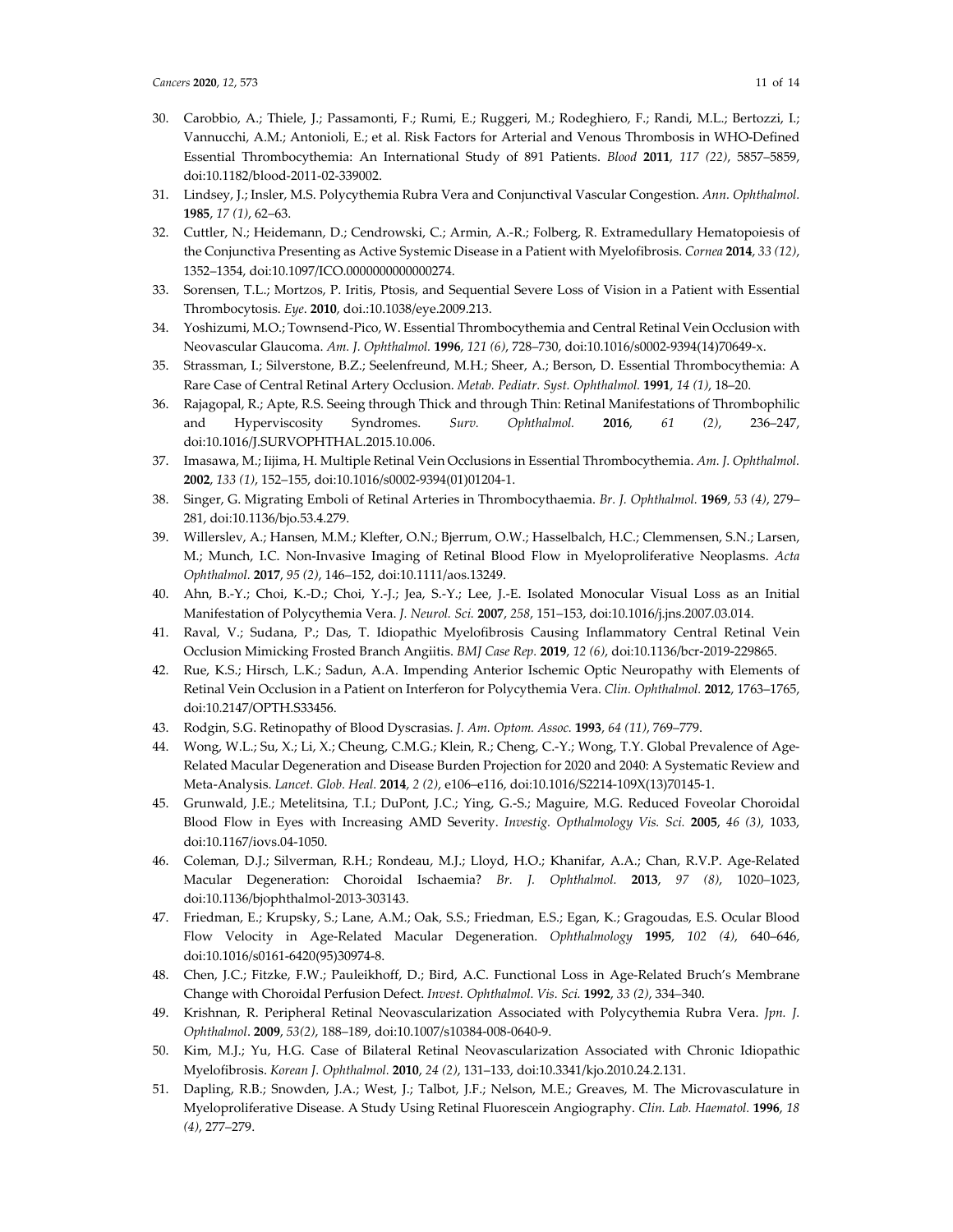- 52. Ayintap, E.; Cetin, G.; Sadigov, F.; Artunay, O.; Akkan, J.C.U.; Koytak, I.A.; Tuncer, K. Peripapillary Retinal Nerve Fiber Layer Changes in Asymptomatic Essential Thrombocythemia Patients. *Curr. Eye Res.* **2014**, *39 (12)*, 1216–1220, doi:10.3109/02713683.2014.906624.
- 53. Pekel, G.; Dogu, M.H.; Keskin, A.; Acer, S.; Yagci, R.; Kasikci, A.; Cetin, E.N. Subfoveal Choroidal Thickness Is Associated with Blood Hematocrit Level. *Ophthalmologica.* **2015**, *234 (1)*, 55–59, doi:10.1159/000433449.
- 54. Pekel, G.; Dogu, M.H.; Sari, H.I.; Acer, S.; Kasikci, A.; Yagci, R.; Cetin, E.N. Retinal Vessel Caliber, Choroidal Thickness and Ocular Pulse Amplitude Measurements in Essential Thrombocythemia. *Middle East Afr. J. Ophthalmol.* **2016**, *23 (1)*, 84–88, doi:10.4103/0974‐9233.171827.
- 55. Havelius, U.; Berglund, S.; Falke, P.; Hindfelt, B.; Krakau, T. Impaired Dark Adaptation in Polycythemia. Improvement after Treatment. *Acta. Ophthalmol. Scand.* **2000**, *78 (1)*, 53–57.
- 56. Tonz, M.S.; Rigamonti, V.; Iliev, M.E. Simultaneous, Bilateral Anterior Ischemic Optic Neuropathy (AION) in Polycythemia Vera: A Case Report. *Klin. Monbl. Augenheilkd.* **2008**, *225 (5)*, 504–506, doi:10.1055/s‐2008‐ 1027304.
- 57. Ganesan, S.; Raman, R.; Sharma, T. Polycythemia Causing Posterior Segment Vascular Occlusions. *Oman J Ophthalmol*. **2017**, *10(1)*, 33–35, doi:10.4103/ojo.OJO\_110\_2014.
- 58. Rothstein, T. Bilateral, Central Retinal Vein Closure as the Initial Manifestation of Polycythemia. *Am. J. Ophthalmol.* **1972**, *74 (2)*, 256–260, doi:10.1016/0002‐9394(72)90542‐9.
- 59. Klein, J.P.; Cohen, A.B.; Kimberly, W.T.; Shah, A.S.; Leiderman, Y.I.; Cestari, D.M.; Dinkin, M.J. Diffusion‐ Weighted Magnetic Resonance Imaging of Bilateral Simultaneous Optic Nerve Infarctions. *Arch. Neurol.* **2009**, *66 (1)*, 132–133, doi:10.1001/archneurol.2008.523.
- 60. Gerding, H. Bilateral Non‐Arteritic Anterior Ischaemic Optic Neuropathy (NAION) Associated with Essential Thrombocytosis. *Klin. Monbl. Augenheilkd.* **2013**, *230 (4)*, 430–431, doi:10.1055/s‐0032‐1328390.
- 61. Vardizer, Y.; Linhart, Y.; Loewenstein, A.; Garzozi, H.; Mazawi, N.; Kesler, A. Interferon‐Alpha‐Associated Bilateral Simultaneous Ischemic Optic Neuropathy. *J. Neuroophthalmol.* **2003**, *23 (4)*, 256–259.
- 62. Ohtsubo, M.; Hayashi, K.; Fukushima, T.; Chiyoda, S.; Takahara, O. Case Report: Intracranial Extramedullary Haematopoiesis in Postpolycythemic Myelofibrosis. *Br. J. Radiol.* **1994**, *67 (795)*, 299–302, doi:10.1259/0007‐1285‐67‐795‐299.
- 63. Adams, B.D.; Baker, R.; Lopez, J.A.; Spencer, S. Myeloproliferative Disorders and the Hyperviscosity Syndrome. *Emerg. Med. Clin. North Am.* **2009**, *27 (3)*, 459–476, doi:10.1016/J.EMC.2009.04.001.
- 64. Melamed, E.; Rachmilewitz, E.A.; Reches, A.; Lavy, S. Aseptic Cavernous Sinus Thrombosis after Internal Carotid Arterial Occlusion in Polycythaemia Vera. *J. Neurol. Neurosurg. Psychiatry* **1976**, *39 (4)*, 320–324, doi:10.1136/jnnp.39.4.320.
- 65. Kwaan, H.; Kwaan, H.C. Hyperviscosity in Polycythemia Vera and Other Red Cell Abnormalities. *Semin. Thromb. Hemost.* **2003**, *29 (5)*, doi:10.1055/s‐2003‐44552.
- 66. Wautier, M.‐P.; El Nemer, W.; Gane, P.; Rain, J.‐D.; Cartron, J.‐P.; Colin, Y.; Le Van Kim, C.; Wautier, J.‐L. Increased Adhesion to Endothelial Cells of Erythrocytes from Patients with Polycythemia Vera Is Mediated by Laminin Alpha5 Chain and Lu/BCAM. *Blood* **2007**, *110 (3)*, 894–901, doi:10.1182/blood‐2006‐10‐048298.
- 67. Thomas, D.J.; Marshall, J.; Russell, R.W.; Wetherley‐Mein, G.; du Boulay, G.H.; Pearson, T.C.; Symon, L.; Zilkha, E. Effect of Haematocrit on Cerebral Blood‐Flow in Man. *Lancet.* **1977**, *2*, 941–943, doi:10.1016/s0140‐ 6736(77)90885‐6.
- 68. Rao, K.; Shenoy, S.B.; Kamath, Y.; Kapoor, S. Central Retinal Artery Occlusion as a Presenting Manifestation of Polycythaemia Vera. *BMJ Case Rep.* **2016**, doi:10.1136/bcr‐2016‐216417.
- 69. Barabas, A.P.; Offen, D.N.; Meinhard, E.A. The Arterial Complications of Polycythaemia Vera. *Br. J. Surg.* **1973**, *60 (3)*, 183–187, doi:10.1002/bjs.1800600305.
- 70. Dhrami‐Gavazi, E.; Lee, W.; Horowitz, J.D.; Odel, J.; Mukkamala, S.K.; Blumberg, D.M.; Weiss, M.; Winn, B.J. Jak2 Mutation‐Positive Polycythemia Vera Presenting as Central Retinal Artery Occlusion. *Retin. Cases Brief Rep.* **2015**, *9 (2)*, 127–130, doi:10.1097/ICB.0000000000000114.
- 71. Arikan, G.; Saatci, A.O.; Kahraman, S.; Piskin, O.; Men, S.; Undar, B. Central Retinal Artery Occlusion as the Presenting Sign of Essential Thrombocythemia. *Turkish J. Hematol.* **2011**, *28 (2)*, 146–148, doi:10.5152/tjh.2011.33.
- 72. BIRGE, H.L. New Theories of Vascular Disease; with Special Reference to the Syndrome of Polycythemia in Ocular Pathology. *Am. J. Ophthalmol.* **1955**, *39 (3)*, 362–369.
- 73. Tache, J.E.; Saffra, N.; Marshak, H.; Aithal, S.; Novetsky, A.; Huang, Y.‐W. Retinal Vein Thrombosis as the Presenting Symptom of Essential Thrombocythemia. *Am. J. Med. Sci.* **2005**, *329 (3)*, 139–140.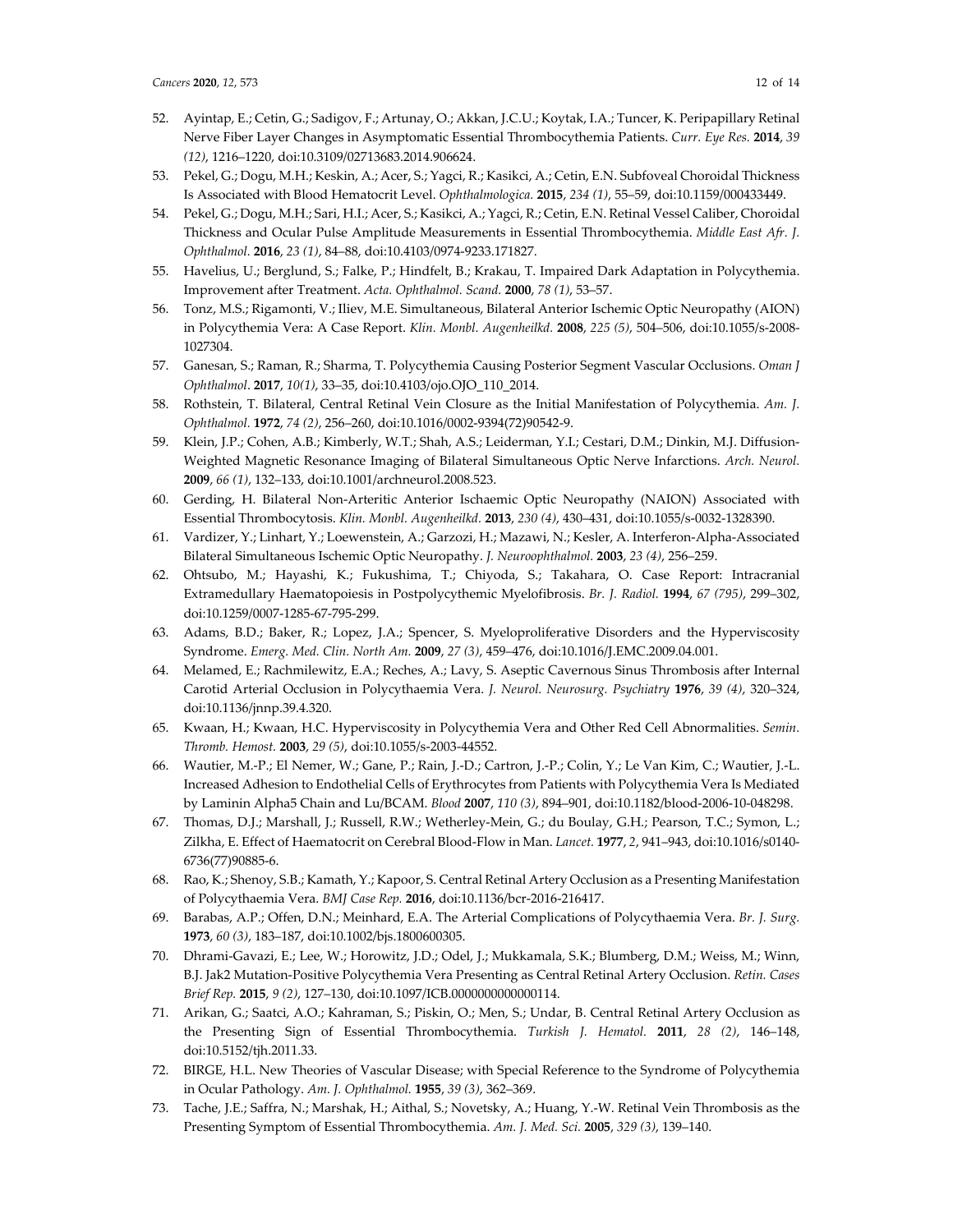- 75. Elasri, F.; Souhail, H.; Reda, K.; Iferkhass, S.; Idrissi, A.; Naoumi, A.; Oubaaz, A. Isolated Cilioretinal Artery Occlusion as an Initial Manifestation of Polycythemia Vera. *Middle East Afr. J. Ophthalmol.* **2010**, *17 (3)*, 275– 277, doi:10.4103/0974‐9233.65493.
- 76. Nobacht, S.; Cruysberg, J.R.M.; Deutman, A.F. Peripheral Retinal Nonperfusion Associated with Essential Thrombocytosis. *Am. J. Ophthalmol.* **1999**, *127 (1)*, 101–102, doi:10.1016/S0002‐9394(98)00253‐0.
- 77. Rospond-Kubiak, I.; Oszkinis, G.; Kociecki, J. Retinal Intra-Arterial Thrombocytic Material Revealing Essential Thrombocythemia. *JAMA Ophthalmol.* **2016**, *134 (8)*, doi:10.1001/jamaophthalmol.2016.1111.
- 78. Langabeer, S.E. The JAK2 V617F Mutation in Retinal Vein or Artery Occlusion. *EXCLI J.* **2019**, *18*, 127–128.
- 79. Mateo, J.; Ascaso, F.J.; Jiménez, B.; Cristóbal, J.A. Jugular Venous Thrombosis Secondary to Idiopathic Myelofibrosis: A Rare Cause of Bilateral Optic Disc Swelling. *Clin. Exp. Optom.* **2015**, *98 (3)*, 286–289, doi:10.1111/cxo.12241.
- 80. Parija, S.; Mohapatra, M.M.; Pattnaik, B.K. Polycythemia Vera Presenting with Bilateral Papilledema: A Rare Case Report. *Indian J. Ophthalmol.* **2008**, *56 (4)*, 327–329, doi:10.4103/0301‐4738.41418.
- 81. Nithyanandam, S. Polycythemia Vera Presenting with Bilateral Papilledema. *Indian J. Ophthalmol*. **2009**, 325, doi:10.4103/0301‐4738.53067.
- 82. Blood, A.M.; Lowenthal, E.A.; Nowakowski, R.W. Retinopathy Secondary to Anemia from Myeloid Metaplasia in Polycythemia Vera. *J. Am. Optom. Assoc.* **1997**, *68 (11)*, 734–738.
- 83. Nagy, G.; Gat, G.; Racz, M.; Mailath, L. The Optic Fundus in Polycythaemia Vera. *Acta. Med. Acad. Sci. Hung.* **1969**, *26 (4)*, 351–355.
- 84. Montalto, M.; Biolato, M.; Gallo, A.; Racco, S.; Marrone, G.; Manna, R.; Grieco, A.; Gasbarrini, G. Severe Giant Cell Arteritis Associated with Essential Thrombocythaemia. *Int. J. Immunopathol. Pharmacol.* **2010**, 1271–1274, doi:10.1177/039463201002300433.
- 85. Espinosa, G.; Font, J.; Muñoz‐Rodríguez, F.J.; Cervera, R.; Ingelmo, M. Myelodysplastic and Myeloproliferative Syndromes Associated with Giant Cell Arteritis and Polymyalgia Rheumatica: A Coincidental Coexistence or a Causal Relationship? *Clin. Rheumatol.* **2002**, *21 (4)*, 309–313, doi:10.1007/s100670200081.
- 86. Mahendradas, P.; Shetty, R.; Avadhani, K.; Ross, C.; Gupta, A.; Shetty, B.K. Polycythemia Vera and Increased Hemophilic Factor VIII Causing Acute Zonal Occult Outer Retinopathy: A Case Report. *Ocul. Immunol. Inflamm.* **2010**, *18 (4)*, 319–321, doi:10.3109/09273941003798767.
- 87. Hoyt, C.S. Acquired "Double Elevator" Palsy and Polycythemia Vera. *J. Pediatr. Ophthalmol. Strabismus* **1978**, *15 (6)*, 362–365.
- 88. Prabhakaran, V.C.; Chohan, A.; Husain, R.; Andrew, N.C. Third Nerve Paralysis as a Presenting Sign of Essential Thrombocythaemia. *Eye*. **2006**, 1483–1484, doi:10.1038/sj.eye.6702371.
- 89. Michiels, J.J.; Berneman, Z.; Schroyens, W.; Koudstaal, P.J.; Lindemans, J.; Neumann, H.A.M.; van Vliet, H.H.D.M. Platelet-Mediated Erythromelalgic, Cerebral, Ocular and Coronary Microvascular Ischemic and Thrombotic Manifestations in Patients with Essential Thrombocythemia and Polycythemia Vera: A Distinct Aspirin‐Responsive and Coumadin‐Resistant Arterial Thromboph. *Platelets* **2006**, *17 (8)*, 528–544, doi:10.1080/09537100600758677.
- 90. Kuriyama, M.; Ishii, N.; Umezaki, H.; Kano, M. Polycythemia Vera and Transient Monocular Blindness. Observation of the Platelet Embolic Phenomena in the Ocular Fundus. *Eur. Neurol.* **1977**, *16 (1–6)*, 127– 135, doi:10.1159/000114890.
- 91. Austin, J.H. Amaurosis Fugax and Thrombocythemia. *Neurology*. **1987**, 1887, doi:10.1212/wnl.37.12.1888‐b.
- 92. Berdel, W.E.; Theiss, W.; Fink, U.; Rastetter, J. Peripheral Arterial Occlusion and Amaurosis Fugax as the First Manifestation of Polycythemia Vera‐ A Case Report. *Blut* **1984**, *48 (3)*, 177–180, doi:10.1007/BF00320341.
- 93. Kremer, M.; Lambert, C.D.; Lawton, N. Progressive Neurological Deficits in Primary Polycythaemia. *Br. Med. J.* **1972**, *3*, 216–218, doi:10.1136/bmj.3.5820.216.
- 94. Finazzi, G.; low‐dose aspirin in polycythemia (ECLAP). A Prospective Analysis of Thrombotic Events in the European Collaboration Study on Low‐Dose Aspirin in Polycythemia (ECLAP). *Pathol. Biol.* **2004**, *52 (5)*, 285–288, doi:10.1016/j.patbio.2004.02.007.